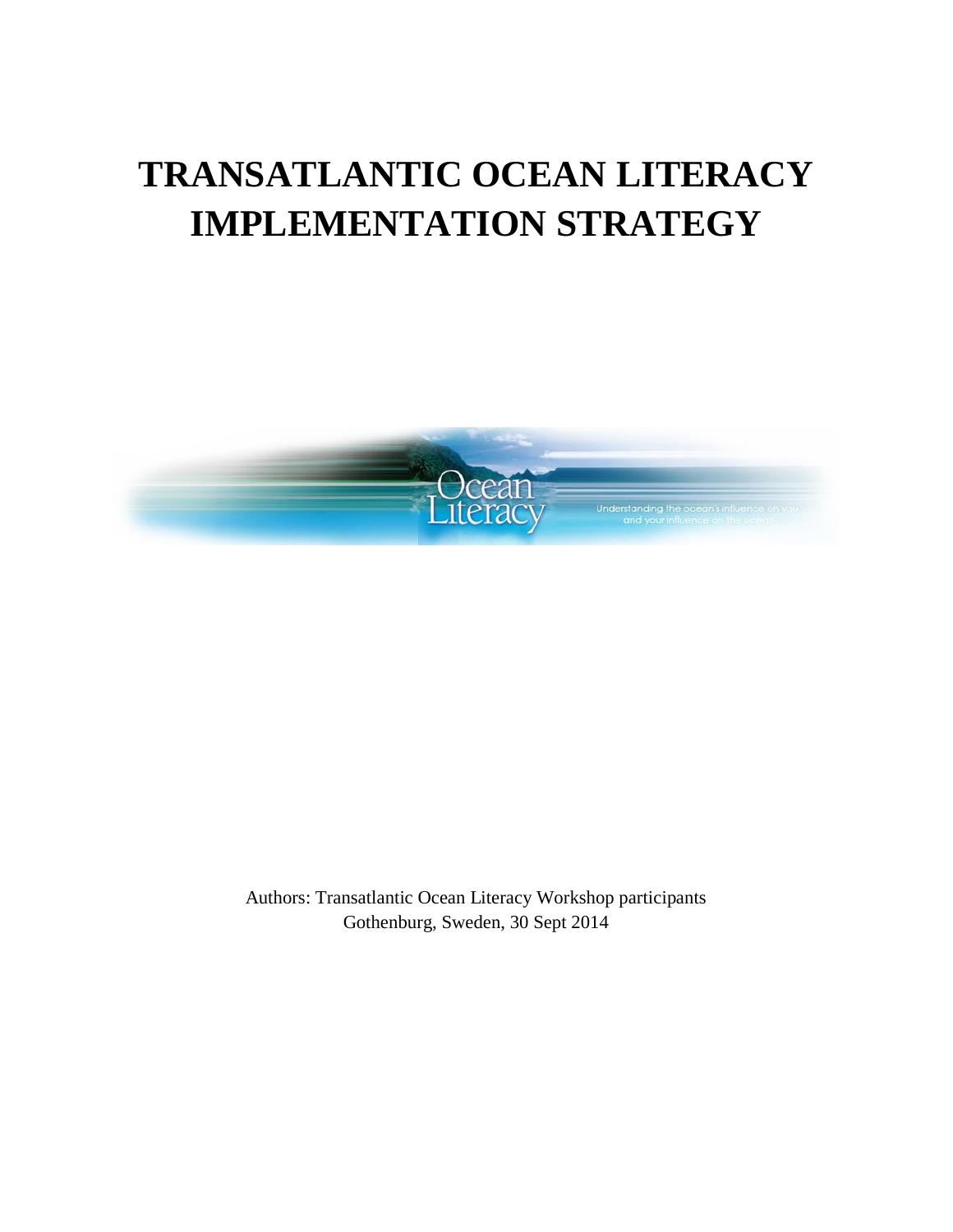## Purpose

The implementation strategy aims to consolidate existing efforts towards a proof of concept for Transatlantic Ocean Literacy (TOL) as stated in the Report on the 2014 Transatlantic Ocean Literacy Workshop held on 30 September in Gothenburg, Sweden. The workshop was informed by and built upon earlier efforts in TOL (e.g. Galway Statement on Atlantic Cooperation<sup>1</sup>, Ostend workshop, 2013 TOL Plymouth workshop<sup>2</sup>, and the Vision Statement on Ocean Literacy and Atlantic Cooperation between the European Union, United States of America & Canada<sup>3</sup>).

## Priority Actions

The implementation strategy establishes a series of short, medium and long term priority actions. Actions were informed by a TOL Vision Statement and three Objectives:

#### TOL Vision:

## *A society where citizens are ocean literate and adapt their everyday behavior by making informed and responsible decisions on ocean stewardship.*

#### TOL Objectives:

 $\overline{a}$ 

**Objective 1.** Encourage cooperation and best practice exchange between Marine Education Associations and all interested parties from both sides of the Atlantic, and seek to promote and apply ocean literacy globally.

**Objective 2.** Raise awareness of the two-way interactions between the Atlantic and daily life, and empower citizens to adapt their everyday behavior.

**Objective 3.** Seek and apply innovative ways to make citizens ocean literate citizens so they understand environmental challenges and policies and make informed, responsible decisions regarding ocean stewardship.

Each priority action is outlined below with an associated output and outcome. Outputs specify what will be done or produced as a result of the action. The outcomes indicate the resulting impact of the action and output. Short term actions are anticipated to be completed within *one year*, medium term actions between *one to two years*, and long term actions in *three to five years*. Throughout the duration of the implementation strategy as a dynamic document, actions

<sup>&</sup>lt;sup>1</sup> Galway Statement on Atlantic Cooperation, http://europa.eu/rapid/press-release IP-13-459 en.htm

<sup>2</sup> TOL2013 Workshop Repor[t http://atlanticoceanliteracy.wp2.coexploration.org/2013/10/29/39/](http://atlanticoceanliteracy.wp2.coexploration.org/2013/10/29/39/)

<sup>3</sup> Tuddenham, P., et al., 2014. Vision Statement on Ocean Literacy and Atlantic Ocean Cooperation between European Union, United States of America & Canada, drafted by participants of the European Commission Transatlantic Ocean Literacy Workshop, 5th-6th September 2013, Plymouth, UK. DOI: [10.5281/zenodo.11864](http://dx.doi.org/10.5281/zenodo.11864)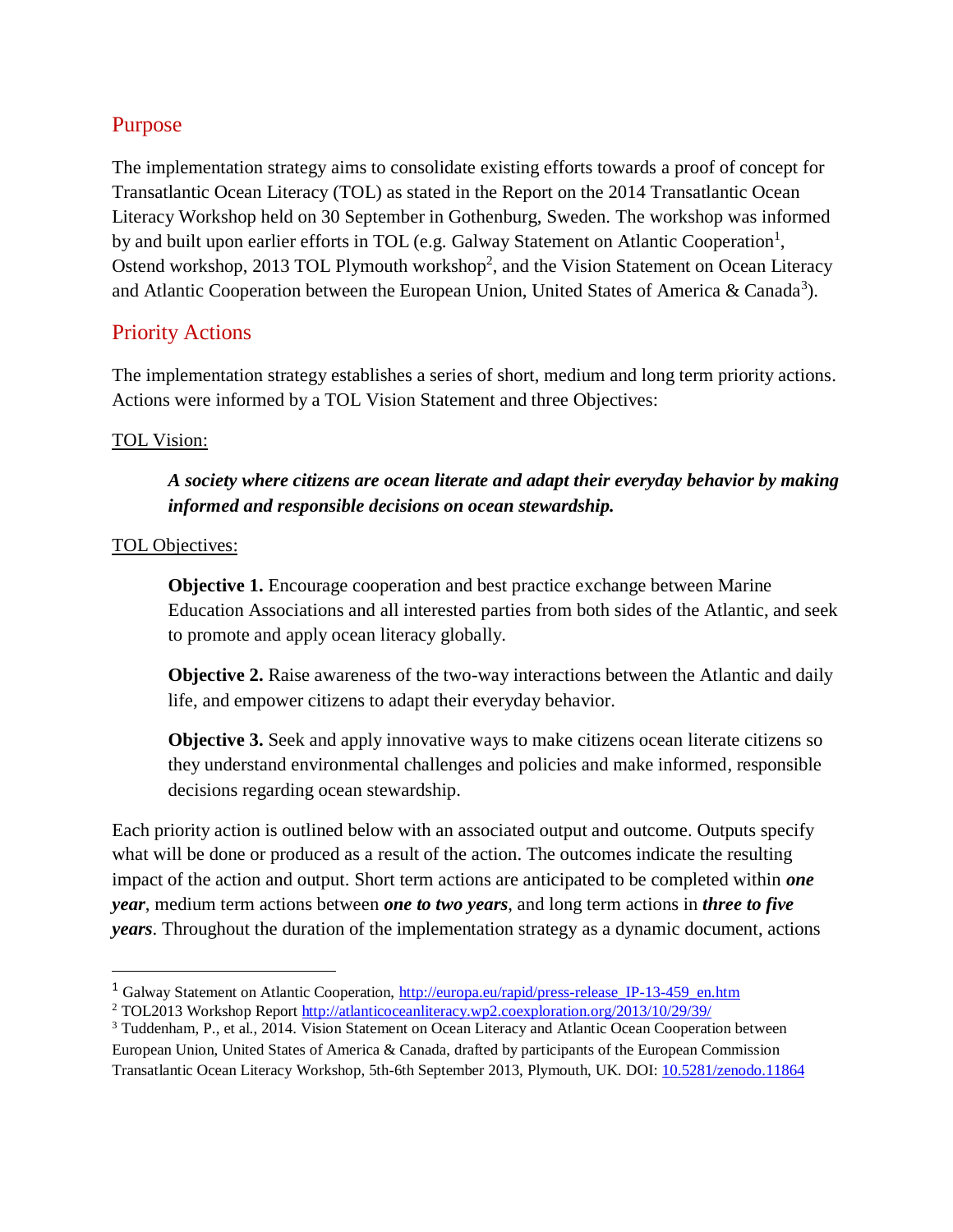may be transferred to and from different time frames based on current activity, policy, and/or opportunities unforeseen at the time of the preparation. The implementation plan will be adjusted at each annual TOL Workshop help in autumn of each year.

#### **1. Short Term Actions (Timeline: within one year, ideally by September 2015)**

Focus: Connect the key players in TOL and ensure our collective efforts have an impact on TOL

| <b>Action</b>                            | Output                            | <b>Outcome</b>                  |
|------------------------------------------|-----------------------------------|---------------------------------|
| Identify the current key                 | A list of people committed to     | Potential collaborators in      |
| players in TOL                           | fostering TOL                     | TOL actions, funding and        |
|                                          |                                   | activities                      |
| Identify representatives from            | Expanded TOL effort to            | Increased participation in      |
| additional countries to                  | include more countries            | TOL from countries              |
| participate in TOL activities            | around the Atlantic Ocean         | surrounding the Atlantic        |
|                                          | basin                             | Ocean basin                     |
| Provide a forum for                      | An OL address book and/or         | Improved communication          |
| communication among all                  | <b>OL</b> listserv                | among TOL key players           |
| key players in TOL                       |                                   |                                 |
| Engage TOL key players                   | A model for involving TOL         | Collaboration involving         |
| from                                     | key players from multiple         | <b>Atlantic Ocean basin</b>     |
| Horizon BG-11, BG-13 and                 | countries outside the EU          | countries                       |
| BG-14 calls (EU) and NSF                 |                                   |                                 |
| and NIEHS <sup>4</sup> initiatives (USA) |                                   |                                 |
| Provide input to Horizon2020             | OL integrated as a tool in        | A diversity of calls, with OL   |
| Work Program 2016-2017                   | future Blue Growth call, in       | as an essential Knowledge       |
| priorities and Scoping Papers            | Work Program 2016-2017            | Exchange instrument             |
| Identify alternative funding             | A list of potential private       | Complimentary funding to        |
| possibilities for TOL                    | funders and philanthropic         | support collective efforts and  |
| initiatives                              | organization matched with         | OL promotion to industry        |
|                                          | potential projects                |                                 |
| Support and consolidate                  | Participation in large scale      | Successful OL efforts on a      |
| established events and/or                | ocean science and education       | transatlantic and/or global     |
| initiatives                              | events to promote OL              | scale                           |
| Organize efforts to promote              | Draft a strategic rationale in    | A set of agreed upon            |
| EU adoption of the 7                     | favor of adopting the 7           | principles to inform TOL        |
| <b>Essential Principles of Ocean</b>     | <b>Essential Principles of OL</b> | actions, funding and activities |
| Literacy                                 |                                   |                                 |

 $\overline{a}$ 

<sup>&</sup>lt;sup>4</sup> National Institute of Environmental Health Science,<http://www.niehs.nih.gov/> are now eligible participant in Horizon 2020 on equal funding terms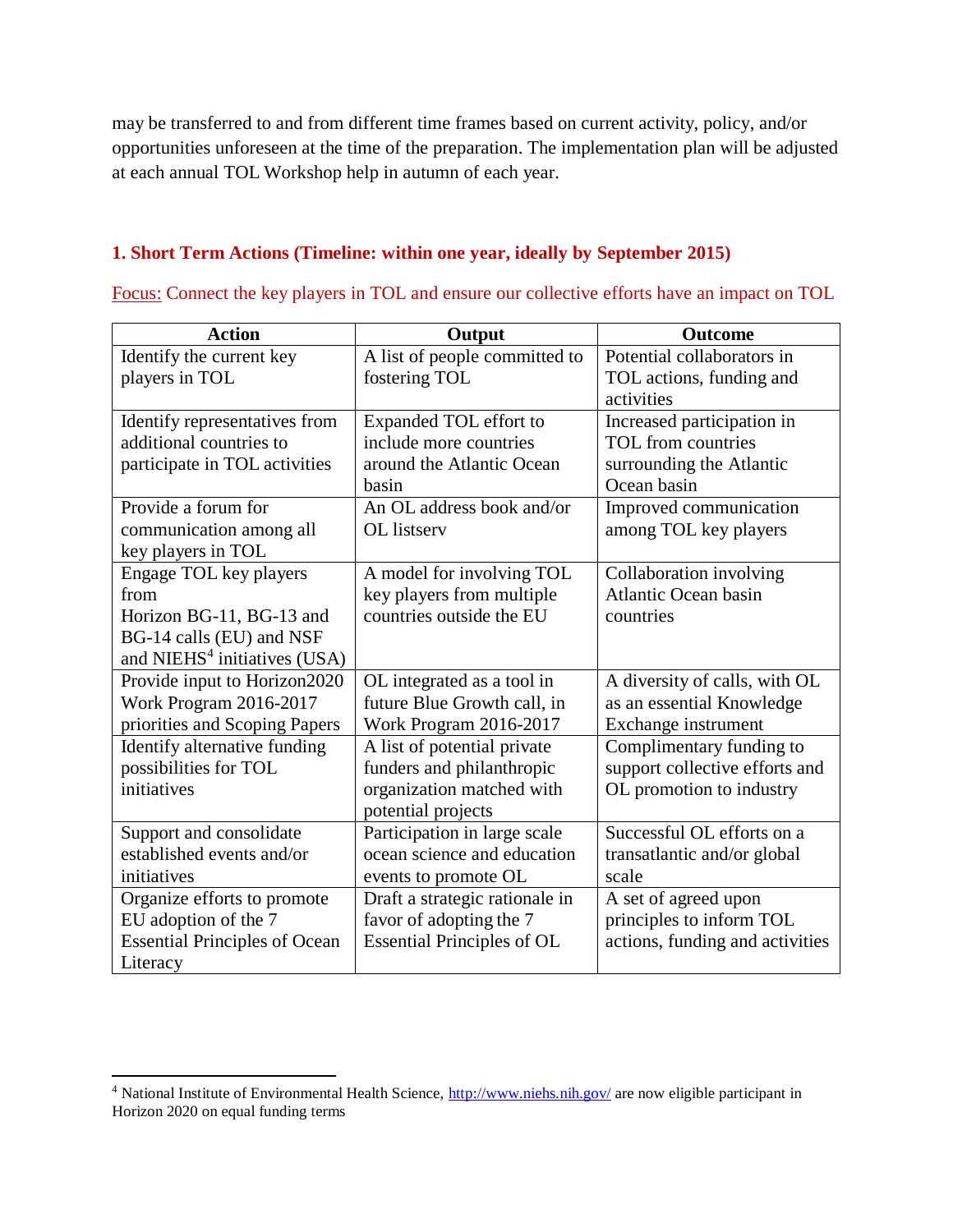#### **Calendar of Milestones:**

#### Specific Actions:

| UNESCO/IOC Workshop on Marine Graduate Training                                  |
|----------------------------------------------------------------------------------|
| <i>Target Audience:</i> Marine Doctoral Schools                                  |
| <i>Relevance:</i> roadmap for Knowledge Transfer capacity among future Graduates |
|                                                                                  |

September OL side-event at **ICES** Annual Science Meeting (Copenhagen, Denmark) *Target Audience:* Marine Research Community *Relevance:* showcase OL potential services to Marine Research projects

#### **OL Promotion Opportunities:**

| Date:         | Action:                                                                             | <i><u><b>Specific opportunity:</b></u></i> |
|---------------|-------------------------------------------------------------------------------------|--------------------------------------------|
| 14-15 Jan     | <b>EVENT: Atlantic Action Plan, Porto</b>                                           | OL contribution to Blue Growth             |
| 28 April      | FUND: Apply for Marie Curie RISE                                                    | Int. Staff Exchange EU to USA              |
| 20 May        | <b>EVENT: European Maritime Day</b>                                                 | OL contribution to Blue Growth             |
| 8 June        | <b>EVENT: World Ocean Day</b>                                                       | OL engaging the public                     |
| 21 June       | <b>EVENT: Ocean Sampling Day</b>                                                    | OL engaging citizen scientists             |
| 28 June       | EVENT: Global OL Day, NMEA                                                          | OL engaging educators                      |
| various dates | <b>EVENT: US Nat. Ocean Sciences Bowl</b>                                           | OL engaging educators                      |
|               | June-Sept '15 FUND: Apply Fulbright Specialist Program Int. Staff Exchange US to EU |                                            |
| Jan 2016      | <b>FUND: Apply COST-Action</b>                                                      | <b>Support EU OL Community</b>             |

#### **2. Medium Term Actions (Timeline: one to two years)**

Focus: Inform TOL actions, funding and activities and expand our collective reach

| <b>Action</b>              | Output                  | <b>Outcome</b>                |
|----------------------------|-------------------------|-------------------------------|
| Synthesis of key research, | A set of common themes  | A set of clear benefits of OL |
| education, and policy      | relevant to OL key      | initiatives to a range of     |
| documents from EU, US and  | stakeholders (research, | stakeholders underpinning     |
| Canada on Ocean Health &   | education and policy)   | OL funding options            |
| Human Health interactions. |                         |                               |